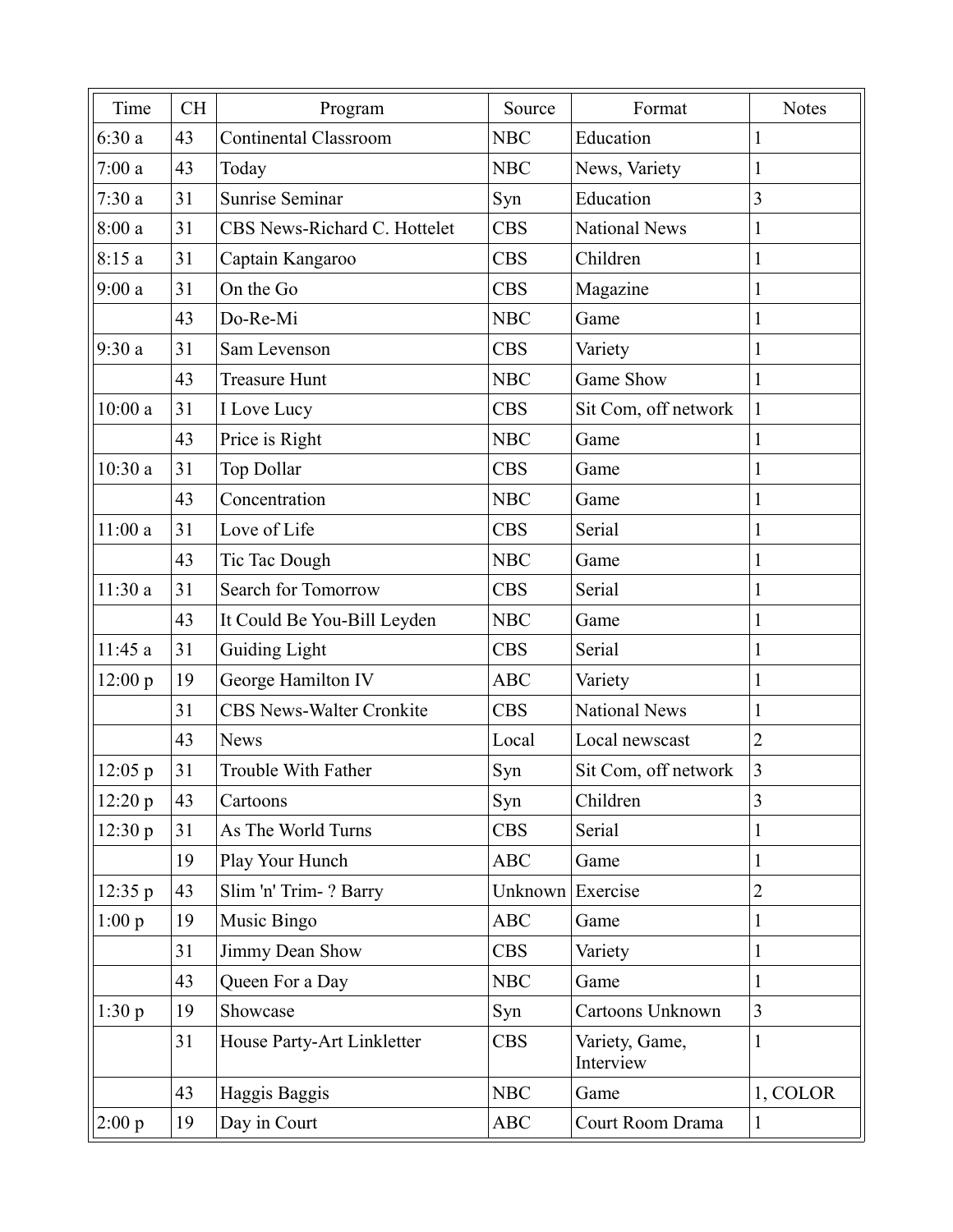|          | 31 | <b>Big Payoff</b>                             | <b>CBS</b> | Quiz, Game                | $\mathbf{1}$   |
|----------|----|-----------------------------------------------|------------|---------------------------|----------------|
|          | 43 | From These Roots                              | <b>NBC</b> | Serial                    | 1              |
| 2:30 p   | 19 | The Gale Storm Show                           | <b>ABC</b> | Sit Com, off network      | $\mathbf{1}$   |
|          | 31 | Verdict is Yours                              | <b>CBS</b> | Court Room Drama          | $\mathbf{1}$   |
|          |    |                                               | <b>NBC</b> |                           |                |
|          | 43 | From These Roots                              |            | Serial                    | $\mathbf{1}$   |
| 3:00 p   | 19 | Beat the Clock                                | <b>ABC</b> | Stunts, Game              | $\mathbf{1}$   |
|          | 31 | <b>Brighter Day</b>                           | <b>CBS</b> | Serial                    | 1              |
|          | 43 | Truth or Consequences                         | <b>NBC</b> | Quiz, Stunts, Game        | 1, COLOR       |
| 3:15 p   | 31 | <b>Secret Storm</b>                           | <b>CBS</b> | Serial                    | $\mathbf{1}$   |
| 3:30 p   | 19 | Who Do you Trust?                             | <b>ABC</b> | Quiz, Game                | $\mathbf{1}$   |
|          | 31 | Edge of Night                                 | <b>CBS</b> | Serial                    | $\mathbf{1}$   |
|          | 43 | <b>Country Fair-Bert Parks</b>                | <b>NBC</b> | Game                      | $\mathbf{1}$   |
| 4:00 p   | 19 | American Bandstand-Dick Clark                 | <b>ABC</b> | Dance, Variety            | 1              |
|          | 31 | Beulah                                        | Syn        | Sit Com, off network      | 3              |
|          | 43 | Mr. District Attorney                         | Syn        | Crime Drama               | 3              |
| 4:30 p   | 31 | <b>City Detective</b>                         | Syn        | Crime Drama               | 3              |
|          | 43 | Susie                                         | Syn        | Sit Com, off network      | 3              |
| 4:55 p   | 31 | People's Choice                               | Syn        | Sit Com, off network      | 3              |
| 5:00 p   | 43 | Popeye Cartoons                               | Syn        | Cartoons, Children        | 3              |
| $5:25$ p | 31 | Jim Bowie                                     | Syn        | Adventure, off<br>network | 3              |
| 5:30 p   | 19 | Adventure Time "Spin and Marty"<br>Disneyland | <b>ABC</b> | Adventure                 | 1              |
|          | 43 | Three Stooges                                 | Syn        | Film movie series         | 3              |
| $5:55$ p | 31 | Sports-Tom Kelly                              | Local      | Local sportscast          | $\overline{2}$ |
|          | 43 | <b>Baseball Scoreboard</b>                    | Local      | Local sportscast          | $\overline{2}$ |
| 6:00 p   | 19 | Superman                                      | Syn        | Adventure                 | 3              |
|          | 31 | News, Weather, Sports                         | Local      | Newscast                  | $\overline{2}$ |
|          | 43 | News, Weather, Sports                         | Local      | Newscast                  | $\overline{2}$ |
| 6:15p    | 31 | CBS News- Douglas Edwards                     | <b>CBS</b> | <b>News</b>               | $\mathbf{1}$   |
|          | 43 | NBC News-Huntley-Brinkley                     | <b>NBC</b> | <b>News</b>               | $\mathbf{1}$   |
| 6:30 p   | 19 | Cheyenne                                      | ABC        | Western Drama             | $\mathbf{1}$   |
|          | 31 | Stars in Action                               | <b>CBS</b> | Drama                     | $\mathbf{1}$   |
|          | 43 | Dragnet                                       | <b>NBC</b> | Crime Drama               | $\mathbf{1}$   |
| 7:00 p   | 31 | Invisible Man                                 | <b>CBS</b> | Drama                     | $\mathbf{1}$   |